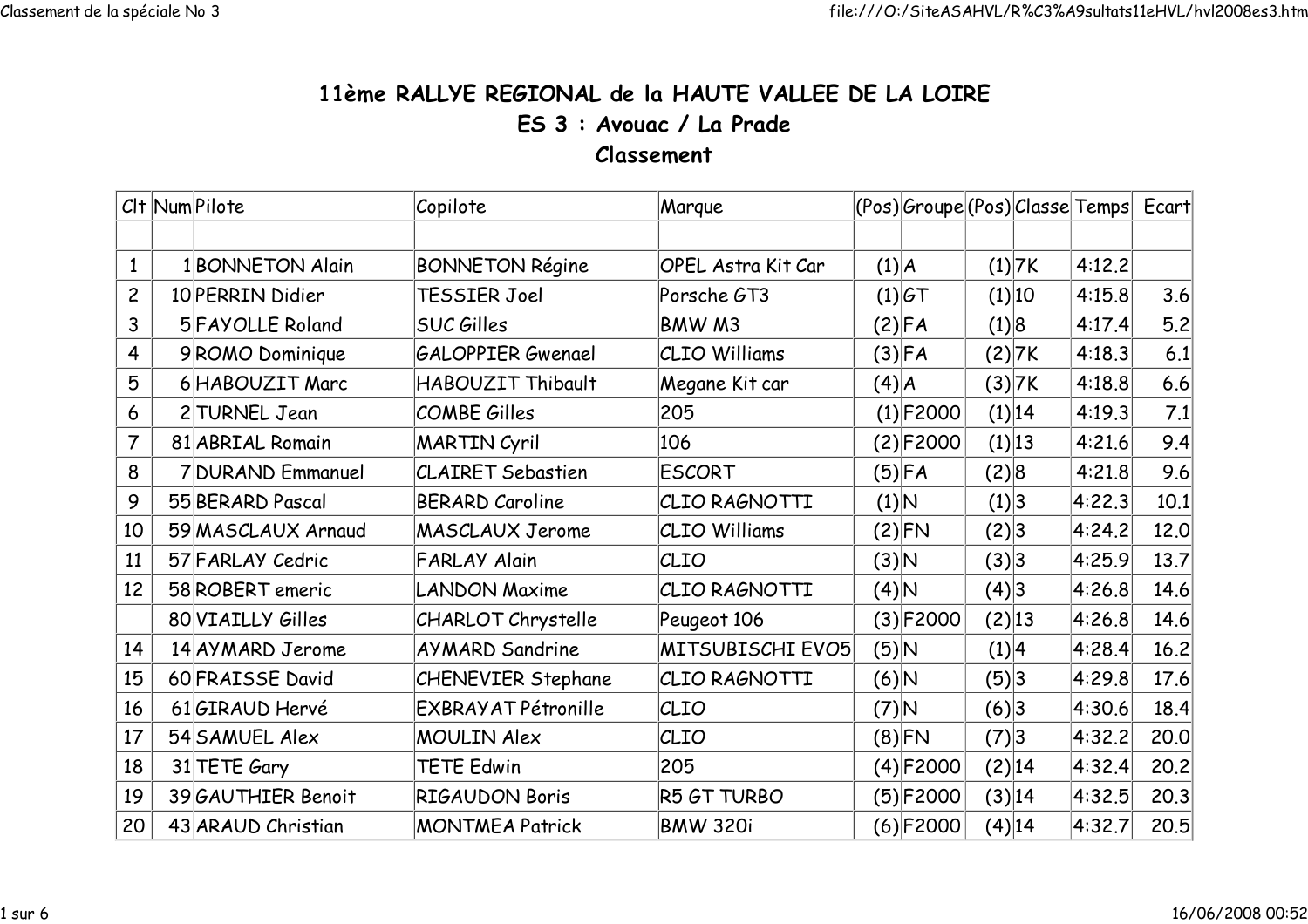| 21 | 92 BOUILHOL Frederic    | <b>MOULIN Christian</b>            | <b>SAXO</b>             | $(6)$ $A$     |              | (1) 6     |        | 4:32.8 | 20.6 |
|----|-------------------------|------------------------------------|-------------------------|---------------|--------------|-----------|--------|--------|------|
| 22 | 56 GIRY Jean Philippe   | GUITTARD John                      | CIVIC TYPE R            | $(9)$ N       |              | (8)3      |        | 4:33.0 | 20.8 |
|    | 96 SEGEALET Landry      | <b>SEGEALET Fabien</b>             | <b>SAXO</b>             | $(9)$ N       |              | (1) 2     |        | 4:33.0 | 20.8 |
| 24 | 98 TURNEL Jean François | <b>TONY Eric</b>                   | <b>SAXO</b>             | $(11)\vert N$ |              | (2) 2     |        | 4:33.1 | 20.9 |
| 25 | 45 MARREL Thierry       | <b>BONNET Vanessa</b>              | Peugeot 306 S16         |               | $(7)$ FA     | (1) 7     |        | 4:33.3 | 21.1 |
| 26 | 90 MAUREL Richard       | <b>DELAYGUE Sandy</b>              | 106 S16                 | $(8)$ $A$     |              | (2) 6     |        | 4:33.6 | 21.4 |
|    | 135 GALOP Nicolas       | <b>BISCOP Lucien</b>               | AX GTI                  | $(12)$ FN     |              | (1) 1     |        | 4:33.6 | 21.4 |
| 28 | 15JACQUEMOT Franck      | CHARBONNIER Jacqueline R5 GT TURBO |                         | $(13)$ FN     |              | (2) 4     |        | 4:33.9 | 21.7 |
| 29 | 38 PERRAUD Maurice      | PERRAUD Fiona                      | Renault Clio            |               | $(7)$ F2000  | (5) 14    |        | 4:34.5 | 22.3 |
| 30 | 103 PEYROCHE Nicolas    | <b>FOURNIER Sebastien</b>          | 106 165                 | $(14)$ N      |              | (3) 2     |        | 4:34.8 | 22.6 |
| 31 | 27 MONTEILHET Gregory   | <b>MONTEILHET Anthony</b>          | CLIO                    |               | (8) F2000    | (6) 14    |        | 4:34.9 | 22.7 |
| 32 | 106 FLEURY Alain        | <b>BARDOUX Pauline</b>             | Peugeot 205 GTI         |               | $(9)$ F2000  |           | (1) 12 | 4:35.1 | 22.9 |
| 33 | 111 MATHON Henri        | <b>BEDAGUE Rene</b>                | RALLYE <sub>3</sub>     |               | $(10)$ F2000 | (2) 12    |        | 4:36.1 | 23.9 |
| 34 | 89 REBOUL Jean Régis    | <b>FOMBARON Emilie</b>             | 106                     |               | $(9)$ FA     | (3) 6     |        | 4:36.6 | 24.4 |
| 35 | 11 DESGEORGES Philippe  | <b>DESGEORGES Laétitia</b>         | <b>SUBARU</b>           | (10) A        |              | (3) 8     |        | 4:37.2 | 25.0 |
| 36 | 79 ABRIAL Stephane      | <b>MARIE Daniel</b>                | 205                     |               | $(11)$ F2000 | (3) 13    |        | 4:37.4 | 25.2 |
| 37 | 67 SEGUY Martial        | <b>ESTIVAL Franck</b>              | PEUGEOT 206             |               | $(12)$ F2000 | $(4)$ 13  |        | 4:37.5 | 25.3 |
|    | 78 BUISSON Aurelien     | VALLENET Jérôme                    | <b>SAXO</b>             |               | $(12)$ F2000 | $(4)$ 13  |        | 4:37.5 | 25.3 |
| 39 | 44 AUBOYER Johann       | <b>AUBOYER Gabriel</b>             | RENAULT 11 TURBO        |               | $(14)$ F2000 | (7) 14    |        | 4:37.8 | 25.6 |
|    | 117 BERNARD Michel      | <b>REOCREUX Alain</b>              | RALLYE <sub>3</sub>     |               | $(14)$ F2000 | (3) 12    |        | 4:37.8 | 25.6 |
|    | 147 DUPERAY Lionel      | <b>DUPERAY Christophe</b>          | AX GTI                  | $(15)$ FN     |              | (2) 1     |        | 4:37.8 | 25.6 |
| 42 | 128 PEYRACHE Fabrice    | PORTE Thierry                      | Peugeot 205 rallye      | $(11)$ FA     |              | (1) 5     |        | 4:38.8 | 26.6 |
| 43 | 77 ROCHE Frédéric       | <b>COMBE Ludovic</b>               | Peugeot 205 GTI         |               | $(16)$ F2000 | $(6)$  13 |        | 4:39.5 | 27.3 |
|    | 145 TUCOULAT Vincent    | TUCOULAT Alexandre                 | 205 RALLYE              | $(16)$ FN     |              | (3) 1     |        | 4:39.5 | 27.3 |
| 45 | 4SIROT Andre            | <b>ARCURI Aurelie</b>              | 206 RC                  |               | $(17)$ F2000 | (8) 14    |        | 4:40.6 | 28.4 |
| 46 | 129 COMBE Fabien        | <b>ROBERT Jean Philippe</b>        | <b>CITROEN AX SPORT</b> | $(12)$ FA     |              | (2) 5     |        | 4:40.9 | 28.7 |
| 47 | 118 MALLET Thierry      | <b>DEGACHE Mickael</b>             | <b>RALLYE 2</b>         |               | $(18)$ F2000 | (4) 12    |        | 4:41.1 | 28.9 |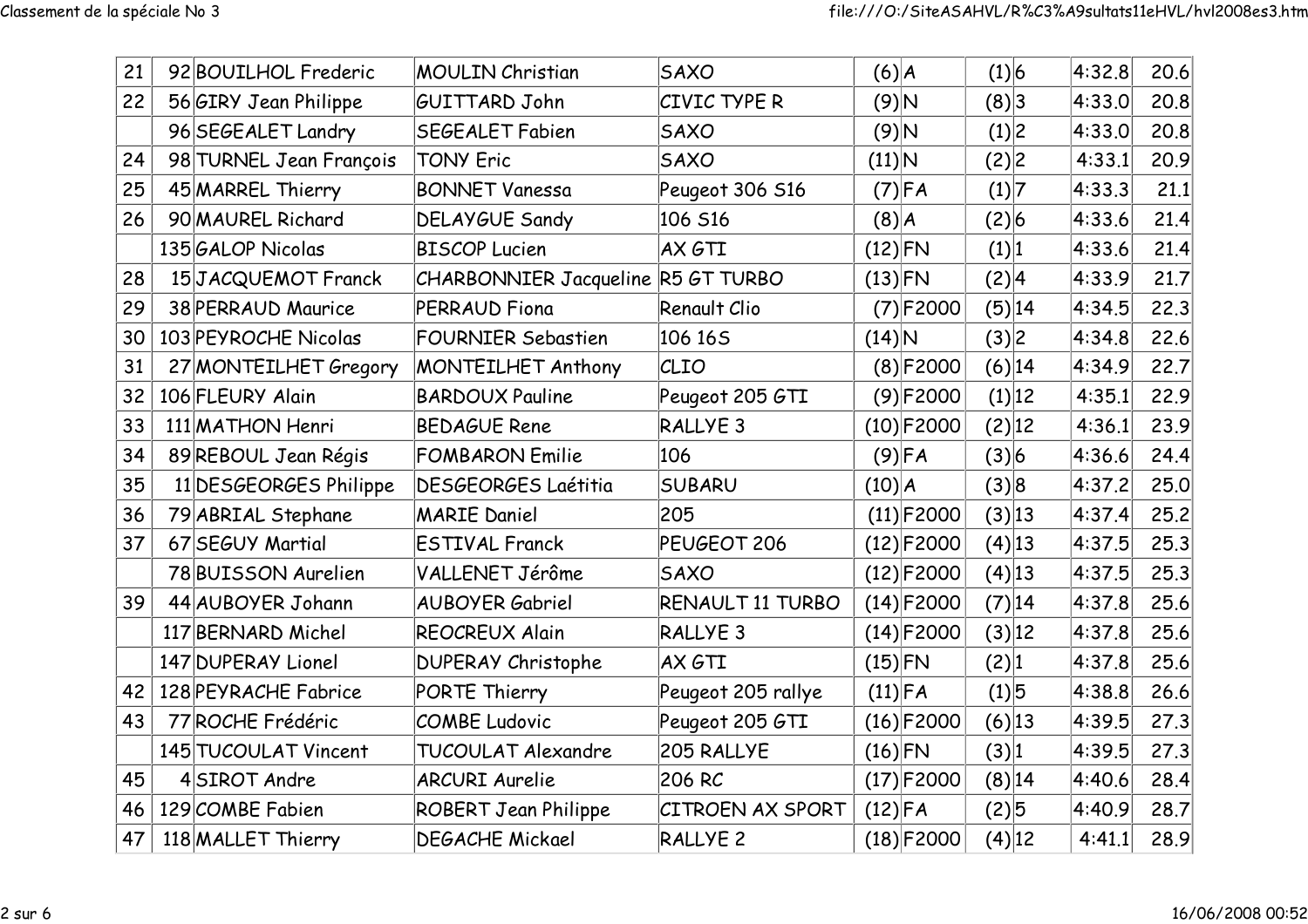| 48 | 95 BERARD Roland       | <b>GIUEL Julien</b>        | <b>SAXO</b>                    | $(17)$ N  |              | (4)2       | 4:41.4 | 29.2 |
|----|------------------------|----------------------------|--------------------------------|-----------|--------------|------------|--------|------|
| 49 | 52 BENNASAR Michel     | <b>JULIEN Sébastien</b>    | CLIO RAGNOTTI                  | $(18)$ N  |              | (9)3       | 4:42.0 | 29.8 |
| 50 | 102 COUDERT Alexandre  | DEBOND Stéphane            | PEUGEOT 106 S16                | $(19)$ FN |              | (5) 2      | 4:42.6 | 30.4 |
| 51 | 36 PEPIN Bernard       | <b>COINDE Ludovic</b>      | R5 GT TURBO                    |           | $(19)$ F2000 | $(9)$ 14   | 4:42.8 | 30.6 |
| 52 | 100 TOURNEBIZE Mathieu | <b>TAVERNIER Laurent</b>   | PEUGEOT 106 S16                | $(20)$ FN |              | (6) 2      | 4:42.9 | 30.7 |
| 53 | 19 PERRUSSEL Stephane  | <b>ALLIBERT Cyril</b>      | R5 GT TURBO                    | $(21)$ FN |              | (3) 4      | 4:43.1 | 30.9 |
|    | 21 VOLLE Cyril         | <b>ASTIER Marie Ange</b>   | R5 GT Turbo                    | $(21)$ FN |              | (3) 4      | 4:43.1 | 30.9 |
| 55 | 53 PHILIS Steeves      | CHARVOLIN Guy              | <b>CIVIC</b>                   | $(23)$ N  |              | (10) 3     | 4:43.3 | 31.1 |
|    | 146 FOURNIER Frederic  | <b>MARSAUD Vincent</b>     | POLO                           | $(23)$ N  |              | (4) 1      | 4:43.3 | 31.1 |
| 57 | 104 EXBRAYAT Robert    | EXBRAYAT Jérome            | <b>SAXO</b>                    | $(25)$ N  |              | (7) 2      | 4:43.4 | 31.2 |
| 58 | 144 GRAND Sylvain      | <b>DUCRAY Pauline</b>      | <b>AX SPORT</b>                | $(26)$ FN |              | (5) 1      | 4:45.1 | 32.9 |
| 59 | 18 MOURY Frédéric      | VASSEL José                | R5 GT TURBO                    | $(27)$ FN |              | (5) 4      | 4:45.2 | 33.0 |
| 60 | 29 MEZOUAR Mohamed     | PAGE Mickaël               | GOLF                           |           | $(20)$ F2000 | $(10)$ 14  | 4:45.4 | 33.2 |
| 61 | 137 ORIOL Jean Marie   | <b>GIRARD Benoit</b>       | AX GTI                         | $(28)$ FN |              | (6) 1      | 4:45.5 | 33.3 |
| 62 | 48 DURET Eric          | <b>COLOMBAN Cedric</b>     | CLIO                           | $(13)$ FA |              | (2) 7      | 4:45.6 | 33.4 |
|    | 97 VIGNAL Vincent      | <b>CHAPUIS Jordan</b>      | 106                            | $(29)$ FN |              | (8)2       | 4:45.6 | 33.4 |
| 64 | 20 FORESTIER Jean Luc  | <b>DURAND Marie Pierre</b> | R5 GT TURBO                    | $(30)$ FN |              | (6) 4      | 4:45.7 | 33.5 |
|    | 73 VEYRAC Jerome       | <b>VALOUR Christophe</b>   | 106                            |           | $(21)$ F2000 | (7) 13     | 4:45.7 | 33.5 |
| 66 | 69 ROCHETIN Emmanuel   | <b>GIDON Julien</b>        | 205                            |           | $(22)$ F2000 | (8) 13     | 4:45.8 | 33.6 |
| 67 | 24 FAYOLLE Florian     | <b>BAYARD Anthony</b>      | R5 GT TURBO                    |           | $(23)$ F2000 | (11) 14    | 4:46.5 | 34.3 |
| 68 | 28 REYNARD Philippe    | <b>CARRET Pierre Jean</b>  | <b>BMW 320</b>                 |           | $(24)$ F2000 | $(12)$  14 | 4:46.6 | 34.4 |
| 69 | 49 BONTEMPS Bertrand   | <b>BOURAT Sébastien</b>    | Peugeot 306 GTI 16s            | $(14)$ FA |              | (3) 7      | 4:46.9 | 34.7 |
| 70 | 130 ARGAUD Cedric      | <b>HERITIER Gaethan</b>    | 106 XSI<br>(3) 5<br>$(15)$ FA  |           | 4:47.4       | 35.2       |        |      |
| 71 | 91 CARROT Jeremie      | <b>BERGERON Florent</b>    | (4) 6<br><b>SAXO</b><br>(16) A |           | 4:47.5       | 35.3       |        |      |
| 72 | 25 DI VINCENZO Cedric  | PIRES Philippe             | R5 GT TURBO                    |           | $(25)$ F2000 | (13) 14    | 4:47.6 | 35.4 |
| 73 | 105LYOTARD Eric        | <b>BOISSY Laurence</b>     | <b>CITROEN SAXO VTS</b>        | $(31)$ N  |              | (9)2       | 4:47.9 | 35.7 |
| 74 | 75 VEY Remy            | <b>MIRMAND Jeremy</b>      | 205                            |           | $(26)$ F2000 | $(9)$ 13   | 4:48.0 | 35.8 |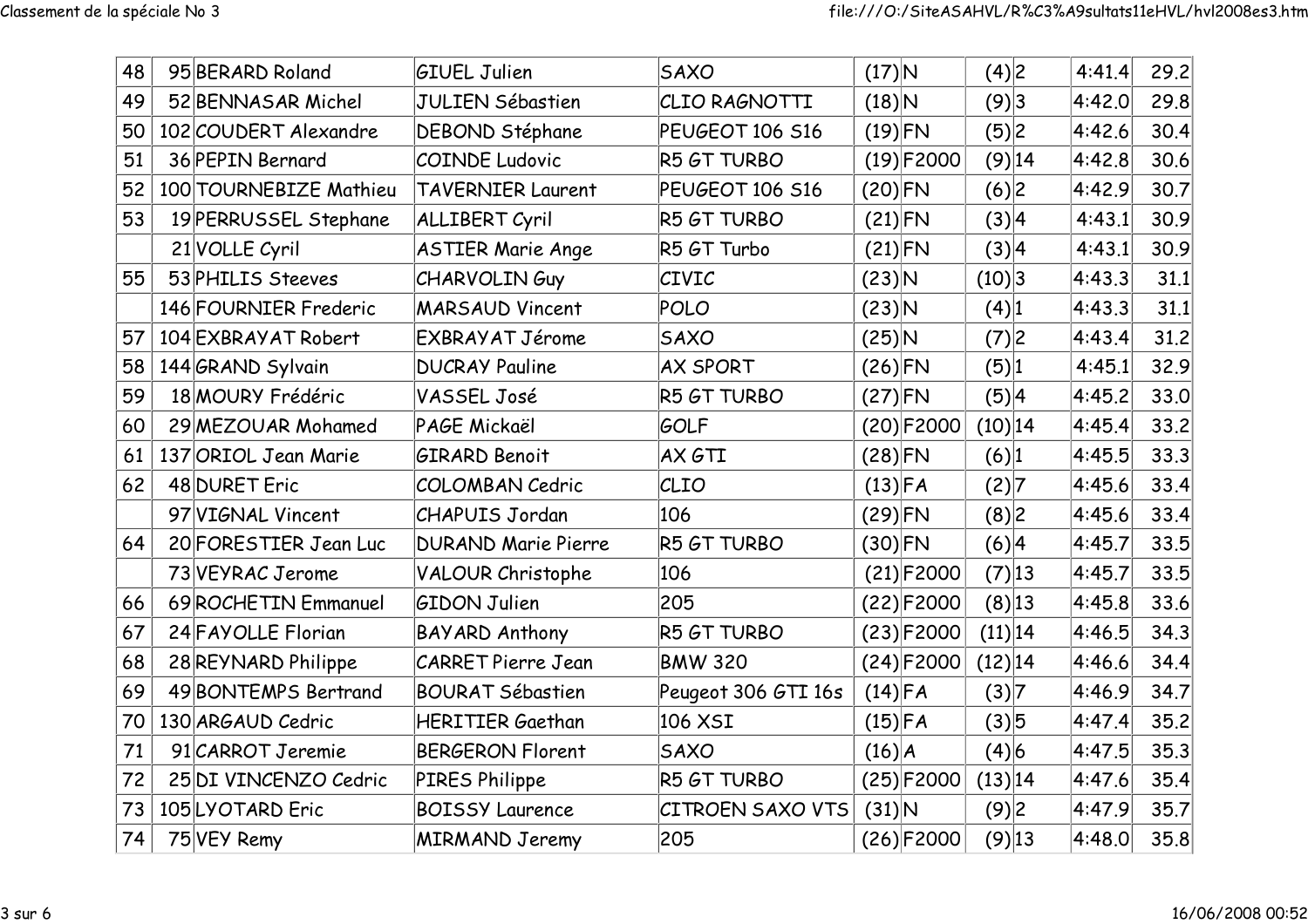| 75  | 26 CHAREYRON Clément  | BERNARD Pierre AlexandreR5 GT TURBO |                     |            | $(27)$ F2000 | $(14)$  14         |        | 4:48.3 | 36.1 |
|-----|-----------------------|-------------------------------------|---------------------|------------|--------------|--------------------|--------|--------|------|
| 76  | 115 LEVEQUE Marc      | LEVEQUE Guillaume                   | Talbot SAMBA        |            | $(28)$ F2000 | (5) 12             |        | 4:48.4 | 36.2 |
| 77  | 46 PETITPA Francisque | ROLHION Rémi                        | Renault MEGANE      | $(17)$ $A$ |              | (4) 7              |        | 4:49.1 | 36.9 |
| 78  | 107 FIASSION Antoine  | <b>FIASSION Roland</b>              | 106 XSI             |            | $(29)$ F2000 | (6) 12             |        | 4:49.4 | 37.2 |
| 79  | 142 CHAMBRON Gregory  | <b>ROUCHON Sylvain</b>              | AX GTI              | $(32)$ FN  |              | (7) 1              |        | 4:50.5 | 38.3 |
| 80  | 110 PRAT Anthony      | <b>BOYER Bernard</b>                | 106 Rallye          |            | $(30)$ F2000 | (7) 12             |        | 4:50.7 | 38.5 |
| 81  | 127 ABRIAL Anthony    | <b>CONDON Gaëtan</b>                | Peugeot 106 Rallye  | $(18)$ FA  |              | (4)5               |        | 4:51.0 | 38.8 |
| 82  | 120 COURRIOL Pascal   | <b>PUGNERE Marina</b>               | 106                 |            | $(31)$ F2000 | (8) 12             |        | 4:51.9 | 39.7 |
|     | 131 MOUNIER Michael   | <b>BERNE Geraldine</b>              | 205 RALLYE          | $(19)$ FA  |              | (5) 5              |        | 4:51.9 | 39.7 |
| 84  | 42 ROUCHOUSE Franck   | <b>MERCHIONNE Stephane</b>          | <b>BMW 320i</b>     |            | $(32)$ F2000 | $(15)$  14         |        | 4:52.6 | 40.4 |
| 85  | 76 MAGAR Anthony      | <b>FAURE Michael</b>                | Peugeot 205 GTI     |            | $(33)$ F2000 | $(10)$ 13          |        | 4:54.2 | 42.0 |
| 86  | 51 LIMOUZIN Laurent   | <b>COMBIER Laurent</b>              | CLIO <sub>165</sub> | $(33)$ FN  |              | (11) 3             |        | 4:54.4 | 42.2 |
|     | 139 BERARD David      | <b>DESSALCES Armand</b>             | 205                 | $(33)$ FN  |              | (8) 1              |        | 4:54.4 | 42.2 |
| 88  | 113 CHIPIER Sébastien | <b>VACHER Venceslas</b>             | AX GTI              |            | $(34)$ F2000 | $(9)$ 12           |        | 4:54.5 | 42.3 |
| 89  | 12 DESMARIS Karine    | <b>BESSAIRE Coralie</b>             | <b>SIERRA</b>       | $(35)$ FN  |              | (7) 4              |        | 4:54.8 | 42.6 |
| 90  | 70 PERROUX Julien     | <b>GARCIA Aurelie</b>               | 106 S 16            |            | $(35)$ F2000 | (11) 13            |        | 4:55.1 | 42.9 |
| 91  | 94 FAYOLLE Maxime     | <b>BONNARD Alexandre</b>            | Peugeot 205         | $(36)$ FN  |              | (10) 2             |        | 4:57.1 | 44.9 |
| 92  | 99 TRANCHANT Herve    | <b>LAPALUS Andre</b>                | CIVIC               | $(37)$ FN  |              | (11) 2             |        | 4:57.2 | 45.0 |
| 93  | 74 BERTHET Eric       | <b>BROSSAT Sébastien</b>            | Visa GTI            |            | $(36)$ F2000 | $(12)$  13         |        | 4:57.4 | 45.2 |
| 94  | 17 SAGNARD Yvan       | <b>MEVIAL Aurelie</b>               | R5 GT TURBO         | $(38)$ FN  |              | (8) 4              |        | 4:57.9 | 45.7 |
| 95  | 133 SALETTE Franck    | <b>FATISSON Dimitri</b>             | Peugeot 106 XSI     | $(39)$ FN  |              | $(9)$ <sup>1</sup> |        | 4:58.7 | 46.5 |
| 96  | 87 DESGEORGES David   | <b>ROUDIL Mickael</b>               | 206 XS              | $(20)$ $A$ |              |                    | (1) 6K | 4:59.4 | 47.2 |
| 97  | 34 DORY Nicolas       | DORY Cyril                          | CLIO                |            | $(37)$ F2000 | $(16)$  14         |        | 5:00.7 | 48.5 |
| 98  | 114 PEYRELON Rémi     | <b>VEY Maxime</b>                   | peugeot 106 XSI     |            | $(38)$ F2000 | $(10)$  12         |        | 5:01.8 | 49.6 |
| 99  | 136 MASSON Lionel     | <b>ESTEVENON David</b>              | AX GTI              | $(40)$ FN  |              | (10) 1             |        | 5:02.1 | 49.9 |
| 100 | 108 PITAVAL Yvon      | GOUTAGNY Anthony                    | TALBOT SAMBA        |            | $(39)$ F2000 | (11) 12            |        | 5:02.7 | 50.5 |
| 101 | 84 MOUTTET Mathieu    | <b>MOUTTET Guillaume</b>            | CLIO                |            | $(40)$ F2000 | (13) 13            |        | 5:02.9 | 50.7 |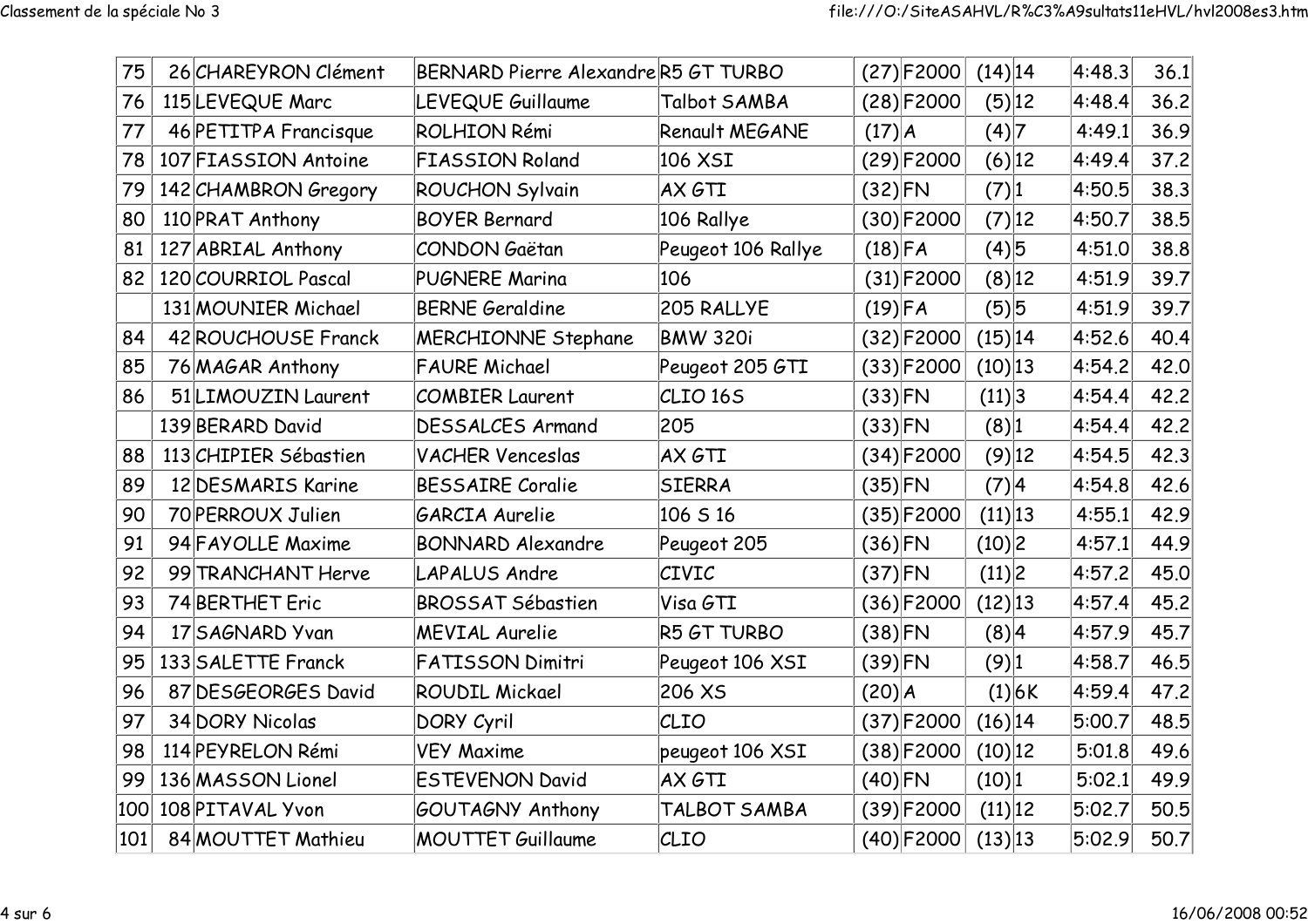| 102 | 141 DUCLAUX Maxime                            | DE SAUSA Chrystele         | 205 RALLYE         | $(41)$ FN    |              | (11) 1     |          | 5:03.2        | 51.0            |
|-----|-----------------------------------------------|----------------------------|--------------------|--------------|--------------|------------|----------|---------------|-----------------|
| 103 | 150 ROUDIL Nicolas                            | LYOTARD Raphael            | 205                |              | $(41)$ F2000 | (1) 11     |          | 5:03.3        | 51.1            |
| 104 | 35 BENY Gilles                                | <b>BENY Jeremy</b>         | 309 GTI 16S        |              | $(42)$ F2000 | (17) 14    |          | 5:03.7        | 51.5            |
| 105 | 83 CROUZET Mathieu                            | <b>CHARRE Simon</b>        | 205 GTI            |              | $(43)$ F2000 | $(14)$ 13  |          | 5:04.4        | 52.2            |
| 106 | 148 VERILHAC Sebastien                        | OLLIER Guy                 | 106 Rallye         | $(42)$ FN    |              | (12) 1     |          | 5:04.9        | 52.7            |
| 107 | 85 GIBERT Christophe                          | <b>BOIRON Anthony</b>      | 205                |              | $(44)$ F2000 | $(15)$  13 |          | 5:05.9        | 53.7            |
| 108 | 71 CHARROIN Ludovic                           | GARCIA Geoffrey            | 205 GTI            |              | $(45)$ F2000 | $(16)$  13 |          | 5:06.4        | 54.2            |
| 109 | 30 FERRIERE Thomas                            | <b>FERRIERE Romain</b>     | 205 GTI            |              | $(46)$ F2000 | $(18)$ 14  |          | 5:06.6        | 54.4            |
| 110 | 126 DECOUCHE Julien                           | <b>CHAPELIER Jean Noël</b> | Peugeot 205 rallye | $(21)$ FA    |              |            | $(1)$ 5K | 5:07.6        | 55.4            |
| 111 | 119 BROUILLOUX Julien                         | <b>BERGEON Marie</b>       | 205 RALLYE         | $(47)$ F2000 |              | $(12)$  12 |          | 5:08.6        | 56.4            |
| 112 | 65 PRADIER Luc                                | <b>GOUGIS Bertrand</b>     | Peugeot 205 GTI    | $(48)$ F2000 |              | $(17)$ 13  |          | 5:10.4        | 58.2            |
| 113 | 68 REOCREUX Eric                              | REOCREUX Cedrik            | 205 GTI            | $(49)$ F2000 |              | $(18)$ 13  |          | 5:11.2        | 59.0            |
|     | 114 140 BARTHELEMY Sébastien BRUCHET Mireille |                            | 205 RALLYE         | $(43)$ FN    |              | (13) 1     |          | 5:11.3        | 59.1            |
|     | 143 JOUBERT Mickael                           | <b>JOUBERT Jonathan</b>    | AX GTI             | $(43)$ FN    |              | (13) 1     |          | 5:11.3        | 59.1            |
|     | 116 125 LIABOT Rémy                           | <b>BEYSSON Fabienne</b>    | Peugeot 205 RALLYE | $(22)$ FA    |              | (6)5       |          | 5:11.7        | 59.5            |
| 117 | 134 ABRIAL Pierre                             | COSTE Thomas               | 205 Rallye         | $(45)$ FN    |              | (15) 1     |          |               | 5:12.6 1:00.4   |
|     | 118 138 BERNIN Cyrille                        | CAGNIN Philippe            | <b>AX SPORT</b>    | $(46)$ FN    |              | (16) 1     |          |               | 5:14.0 1:01.8   |
| 119 | 101 ROCHEDY Fabrice                           | <b>GAY Maryline</b>        | 205 GTI            | $(47)$ FN    |              | (12) 2     |          |               | $5:14.3$ 1:02.1 |
| 120 | 82 ZMY SLOWSKI David                          | <b>ZMYSLOWSKI Pierre</b>   | 205 GTI            |              | $(50)$ F2000 | $(19)$ 13  |          |               | 5:15.0 1:02.8   |
| 121 | 72 LEBON Boris                                | <b>FONLUPT Nicolas</b>     | 106 Rallye         |              | $(51)$ F2000 | $(20)$ 13  |          |               | 5:22.5 1:10.3   |
| 122 | 149 BERARD Romain                             | PISSIS Eric                | 205 RALLYE         |              | $(52)$ F2000 | (2) 11     |          |               | $5:25.9$ 1:13.7 |
| 123 | 122 THOINON Sébastien                         | <b>BERT Sophie</b>         | Peugeot 104 ZS     |              | $(53)$ F2000 | (13) 12    |          |               | 5:30.2 1:18.0   |
| 124 | 32 PARIS David                                | <b>ALBERELLI Yoann</b>     | R5 GT TURBO        |              | $(54)$ F2000 | $(19)$ 14  |          | 5:35.4 1:23.2 |                 |
| 125 | 151 BONNEFOY Bernard                          | <b>BONNEFOY Jeremy</b>     | 104                |              | $(55)$ F2000 | (3) 11     |          |               | 5:42.2 1:30.0   |
| 126 | 66 MEZOUAR Nori                               | PITIOT Kevin               | VW GOLF GTI        |              | $(56)$ F2000 | $(21)$  13 |          | 5:47.9 1:35.7 |                 |
|     | 127 124 SOLEILLANT Adrien                     | <b>PEREIRA Jerome</b>      | 106 XSI            | $(23)$ FA    |              | $(7)$ 5    |          |               | 7:37.03:24.8    |